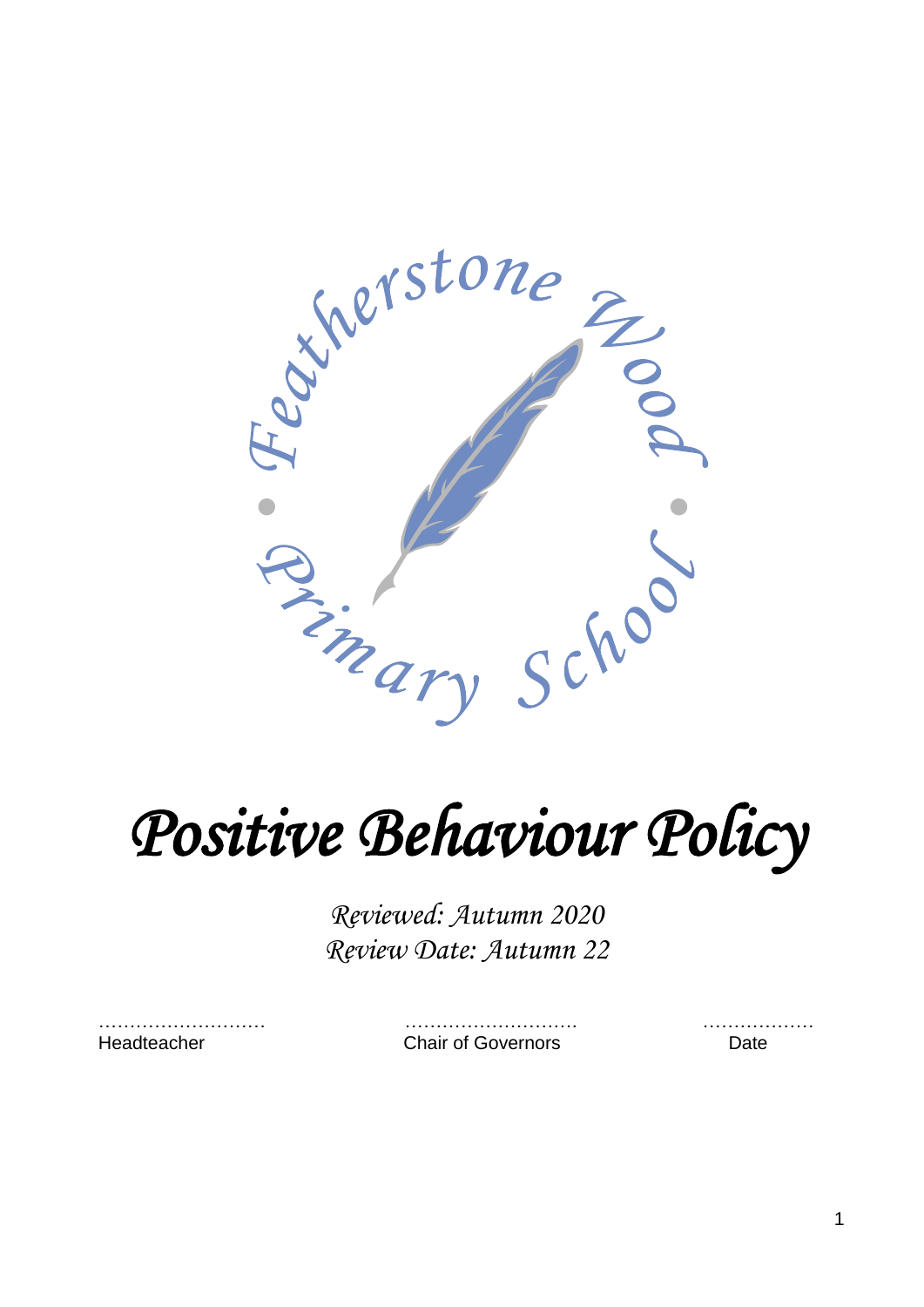#### **Introduction**

(Appropriate adjustments will need to be made to this policy in regards to Coronavirus)

At Featherstone Wood we take a positive and proactive approach to behaviour management. Good behaviour is essential in order for effective teaching and learning to take place, and both pupils and staff have the right to work in an environment which is safe, friendly, peaceful and fair. Good behaviour must be carefully developed, supported and encouraged. We believe that high self-esteem promotes good behaviour, effective learning and positive relationships and attitudes, and that these arise from emphasising potential, rewarding success and giving praise for effort and achievement.

There are two basic principles upon which our behaviour policy is based:

- When a child demonstrates unacceptable behaviour, it is the behaviour which is unacceptable **not** the child
- It is the duty of the school to promote and encourage positive behaviour and not simply react to, or take appropriate action against unacceptable behaviour

Everyone at Featherstone Wood Primary School has a part to play in the promotion of high standards of behaviour. It is important that the school's clear code of conduct is reinforced by a balanced combination of rewards and consequences within a secure and positive environment.

All staff, regardless of function or the nature of their employment, must take decisions that are consistent with this agreed policy, supported by colleagues who are confident that these principles have consistently applied.

#### **Aims**

- To promote equality of treatment and equal access to educational opportunities within the school community;
- To promote an environment where adults can help and support our children to develop their self-control themselves and to understand that they are responsible for their own actions and behaviour;
- To create and maintain a calm, inclusive and ordered learning environment;
- To encourage and develop consideration for others in the community by demonstrating and promoting respect, courtesy, tolerance, teamwork, trust and honesty;
- To support the development of self-esteem and self-respect by distinguishing between a child and that child's behaviour;
- To ensure that appropriate behaviour is actively encouraged and recognised in a way that demonstrates the aims of this policy;
- To continue to develop pride in the school, in work, in effort as well as achievement

Rights and responsibilities: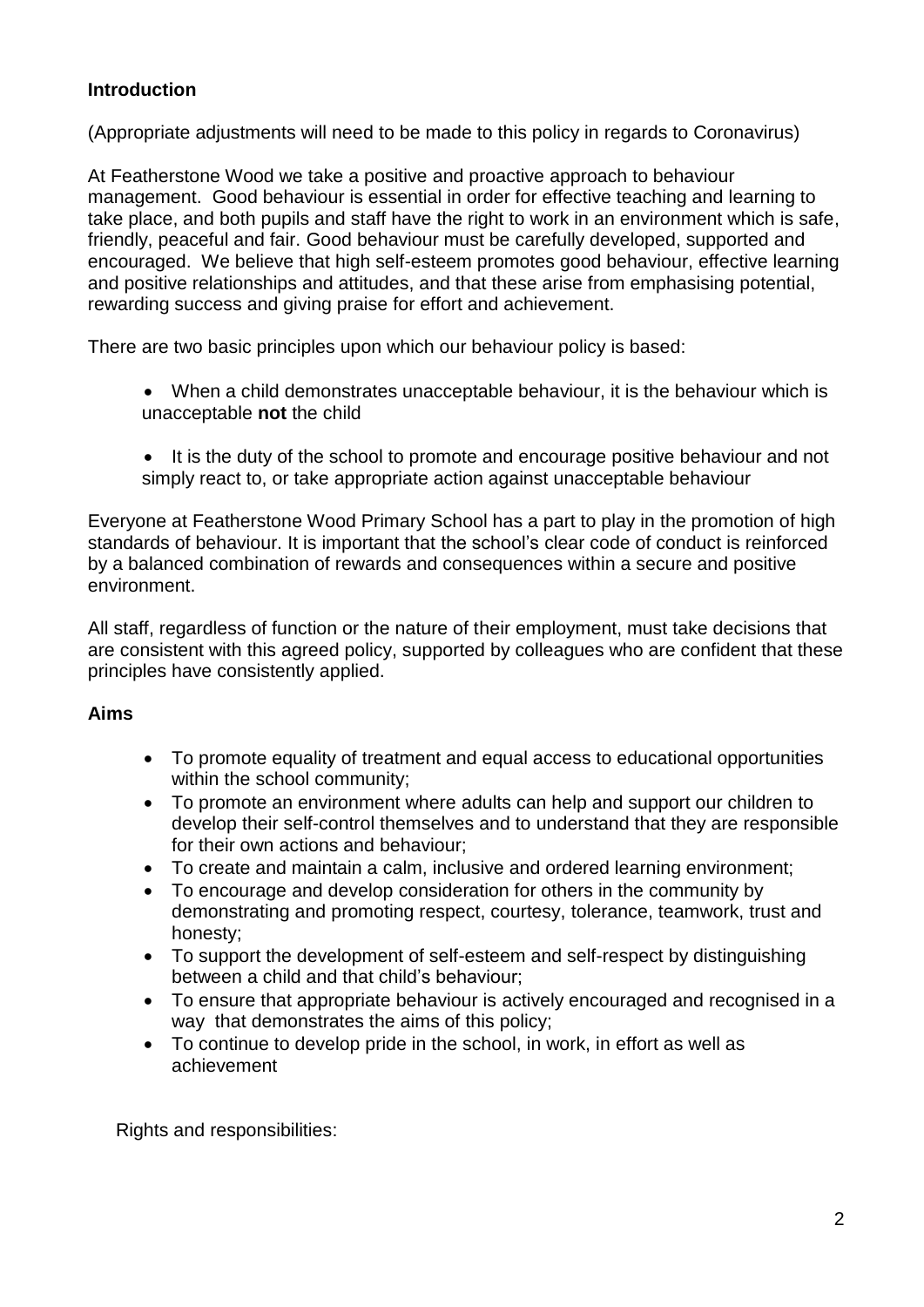Each and every individual within the school community is valued. The school encourages contributions to shape a welcoming, safe and fair learning community for all.

The 1decision PSHE programme and 'My Hidden Chimp' resources are used to develop a learning community where social, emotional and behavioural skills can flourish. Children learn how they can make the classroom and school a safe and fair place for everyone, and that it is not acceptable for anyone to make it unsafe or unfair.

| Children's rights:                        | Children's responsibilities:              |
|-------------------------------------------|-------------------------------------------|
| To learn in a friendly, encouraging, safe | To be cooperative and considerate.        |
| and secure, supportive, positive school   | To complete their work on time.           |
| environment.                              |                                           |
| To have appropriate access to the         | To share and care for equipment.          |
| school's facilities.                      |                                           |
| To have appropriate access to a           | To try to be receptive and cooperative;   |
| teacher's time.                           | not to demand attention all the time.     |
| To have a safe environment.               | To act in a safe and responsible manner   |
|                                           | for themselves and others.                |
| To be heard appropriately and be          | To speak out but also to listen.          |
| listened to as they express opinions.     | Not to put others down or dominate.       |
| To develop an understanding of what is    | To contribute to discussions to negotiate |
| acceptable behaviour as well as           | fair classroom rules and consequences     |
| appreciating the consequences of          | with their peers and with adults.         |
| unacceptable behaviour.                   |                                           |

#### **The Curriculum and Learning**

An appropriately structured creative curriculum and effective learning, makes a significant contribution in ensuring appropriate behaviour and attitudes develop.

Thorough planning for the needs of individual children, actively involving children in their own learning, and giving structured feedback, all help to avoid the alienation and disaffection which can lie at the root of poor behaviour.

As adults working alongside the children, we are responsible for modelling positive and respectful behaviour towards both the children and each other. Every child should be treated sensitively; responses should never damage self-esteem, focussing on the behaviour rather than the individual child.

Behaviour is learned and taught in the same way as we teach other areas of the curriculum; through modelling of and praise for good practice. Adults not only model ways of resolving conflict, but demonstrate and develop concepts such as trust, respect and valuing individual diversity. We should always actively listen to each other in order to respond sensitively and constructively to issues.

| Staff rights:                    | Staff responsibilities:               |
|----------------------------------|---------------------------------------|
| To work in a pleasant and safe   | To play a part in running the school. |
| environment to contribute to job | To prepare and deliver lessons        |
| satisfaction                     | thoughtfully.                         |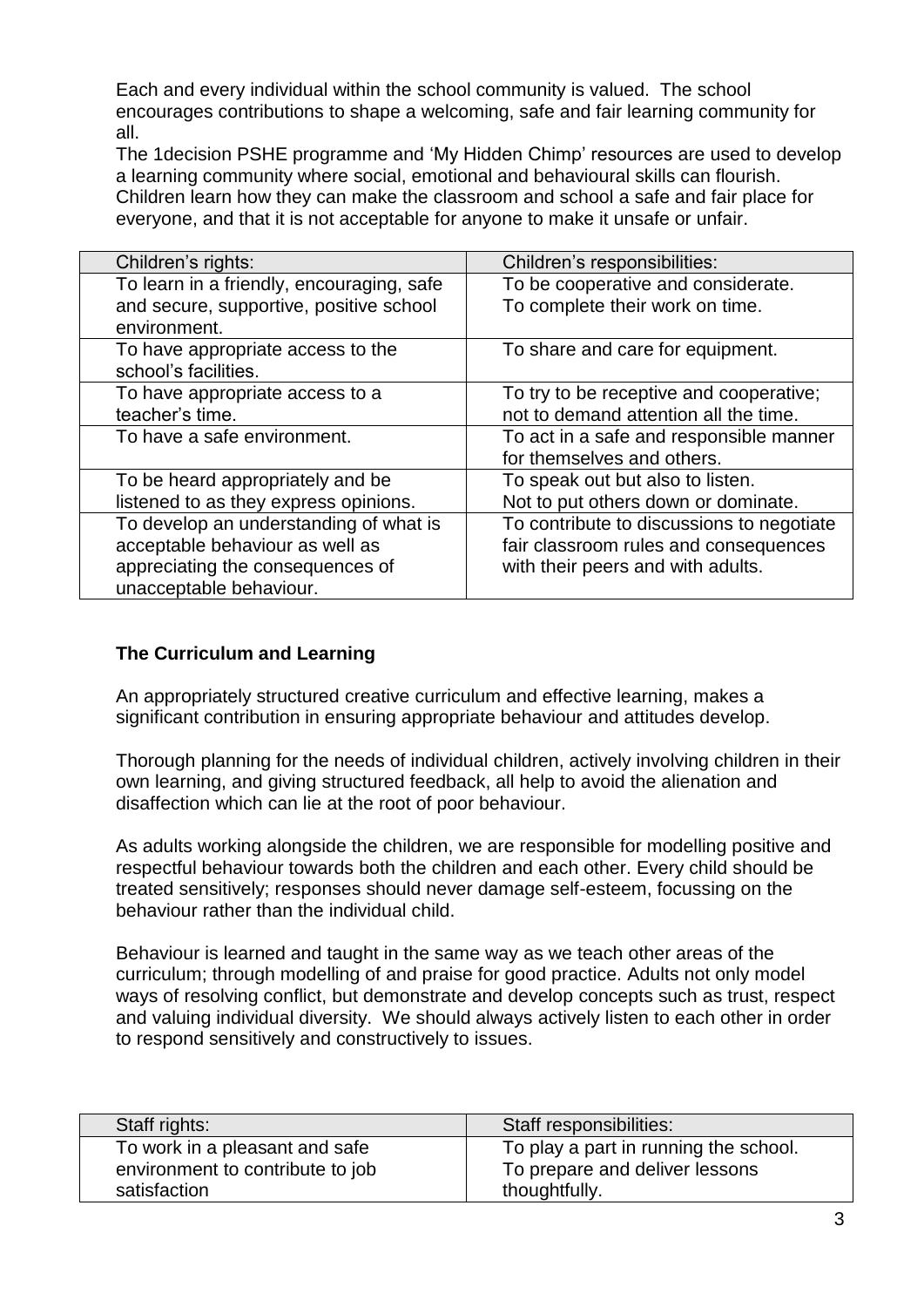|                                                                                                                                                                                                  | To be aware of unsafe things and<br>practices.                                                                                                                                                                     |
|--------------------------------------------------------------------------------------------------------------------------------------------------------------------------------------------------|--------------------------------------------------------------------------------------------------------------------------------------------------------------------------------------------------------------------|
| To have support from within the<br>education system, including other                                                                                                                             | To provide support both informally and<br>formally.                                                                                                                                                                |
| members of staff if required.<br>To be involved in a collaborative<br>decision-making model within the school<br>(curriculum and organisation).                                                  | To consult and negotiate with each other<br>and reach agreement.<br>To be proactive in their participation.                                                                                                        |
| To be treated with courtesy by all.                                                                                                                                                              | To treat others with courtesy.                                                                                                                                                                                     |
| To be able to create time-out situations<br>for children when they are disrupting<br>other people's rights to safe movement,<br>learning/teaching or communication.                              | Not to abuse this or use it to put down or<br>ridicule children.<br>To follow up time-out with conferencing<br>and contracting procedures, following the<br>school's agreed reporting and monitoring<br>processes. |
| To contact, and have support and<br>cooperation from, parents/carers and to<br>be informed of family situations and<br>home problems when these may affect<br>behaviour and attitudes at school. | Teachers to appropriately contact the<br>parents/carers if there is a problem.<br>To be approachable, to listen, to make<br>the time, to act on information.                                                       |

#### **Classroom Management**

The classroom should provide a welcoming and affirming environment. Classroom management and teaching methods have an important influence on children's behaviour. The classroom environment gives clear messages to the children and their parents or carers about the extent to which they and their efforts are valued.

Relationships between teacher and children, strategies for encouraging good behaviour, the layout of the room, access to resources and classroom displays all have a bearing on the way children behave. Classrooms should be organised to develop independence and personal initiative, they should be arranged to aid accessibility and reduce uncertainty and disruption. Displays should help develop self-esteem through demonstrating the value of every individual's contribution.

#### **Playground**

High expectations of behaviour are applicable in all areas of the school community, including the playground.

#### **Promotion of self-esteem and personal and social skills**

The school uses the 1decision PSHE programme and 'My Hidden Chimp' as tools for developing all children's social, emotional and behavioural skills. The resources offer a structured framework for highly effective teaching and reinforcing of PSHE skills and SMSC development. The programmes are delivered mainly by class teachers but all adults who have contact with children – teaching assistants, lunchtime staff and support staff – will be made aware of the vocabulary used and the key ideas that are introduced to the children. The 1decision and 'My Hidden Chimp' resources are also used during class and whole-school assemblies to teach and promote key skills.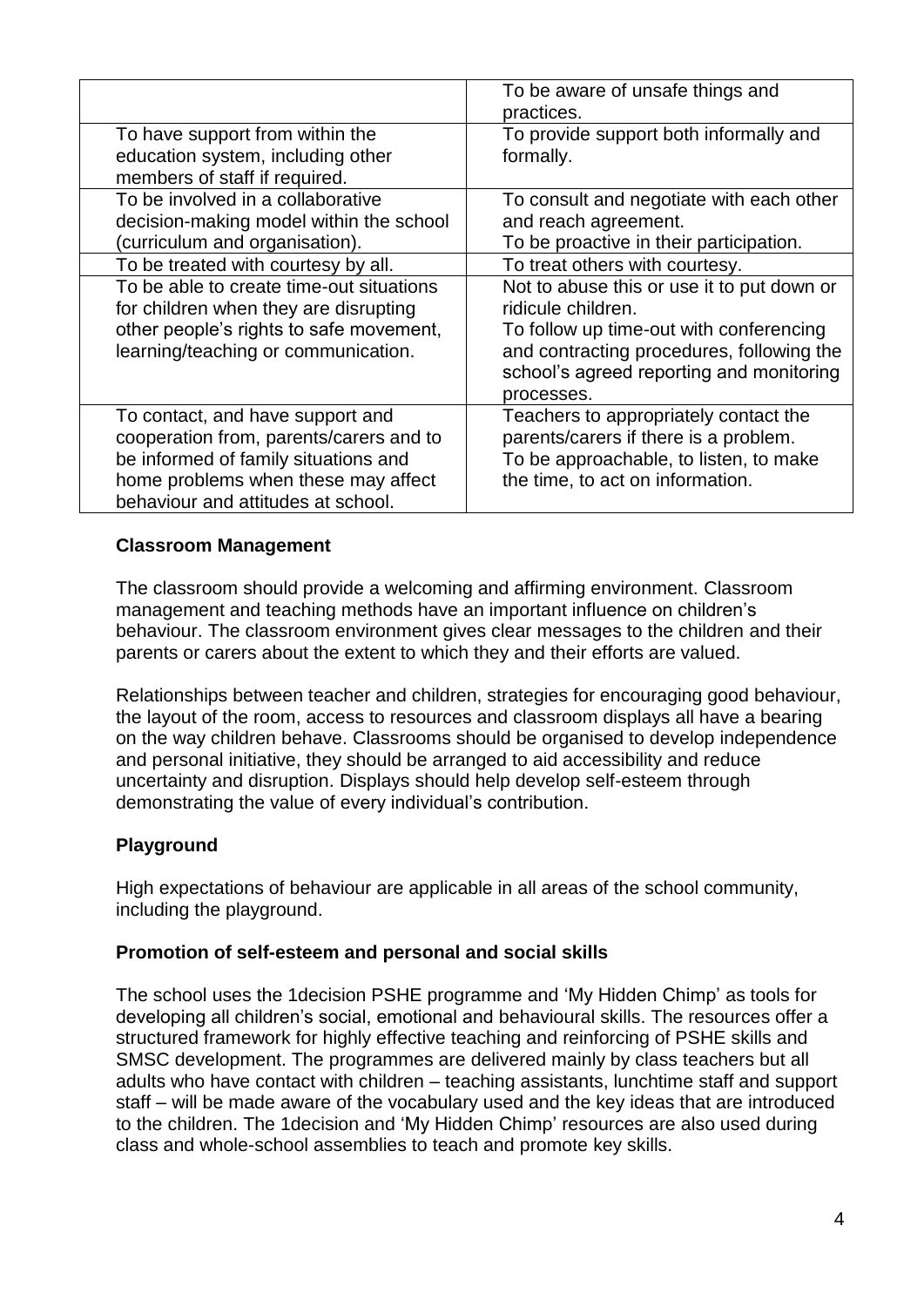#### **'Nurture' Support**

The school incorporates additional support during the school day/week to help pupils. There is a daily lunch club, focusing on social skills and emotional well-being, run by a designated TA who specialises in nurture support. She also provides 1:1 and small group support every afternoon for pupils who require additional help with social, emotional and mental health needs.

The school family worker can also provide additional support, including behavioural and emotional needs, for identified children and families. (These groups have had to be postponed temporarily due to Covid-19)

#### **Rewards: Whole School**

Children who follow the whole school behaviour system and behave appropriately are always rewarded. There is a whole school system in place to reward children including:

- Skills Square dots that lead to the Bronze, Silver, Gold and Platinum award
- Stars of the Week present their learning in assembly.
- Sharing positive learning behaviours with members of SLT
- Head teacher certificates for positive behaviour and learning
- Marvellous Me's sent home to instantly celebrate successes
- Marble and warm and fuzzy jar celebrating positive learning and social behaviours
- Certificates celebrating reading, 100% attendance and other successes
- Achievement Assemblies every Friday

#### **Rewards: Classroom**

Each class follows the whole school procedures outlined above. Marvellous Me is an online tool for communicating the positive news between home and school, these messages can be sent throughout the school day. Each class also nominates and elects pupils to take on roles and responsibilities around the classroom and school.

**NOTE:** Food is not used as a reward as the school actively promotes healthy lifestyles and choices.

#### **Achievement assembly**

Every Friday at 9am the achievement assembly is held.

Assemblies focus on the following: -

- Each class teacher selects a star learner of the week and they present their work and discuss their learning.
- Each classes weekly attendance totals with a trophy presented for the winning class and a chart in the hall
- Skills square bronze, silver, gold and platinum awards with shooting stars on display in the hall
- 100% attendance certificates on a half termly basis for pupils and staff

#### **Consequences for unacceptable behaviour**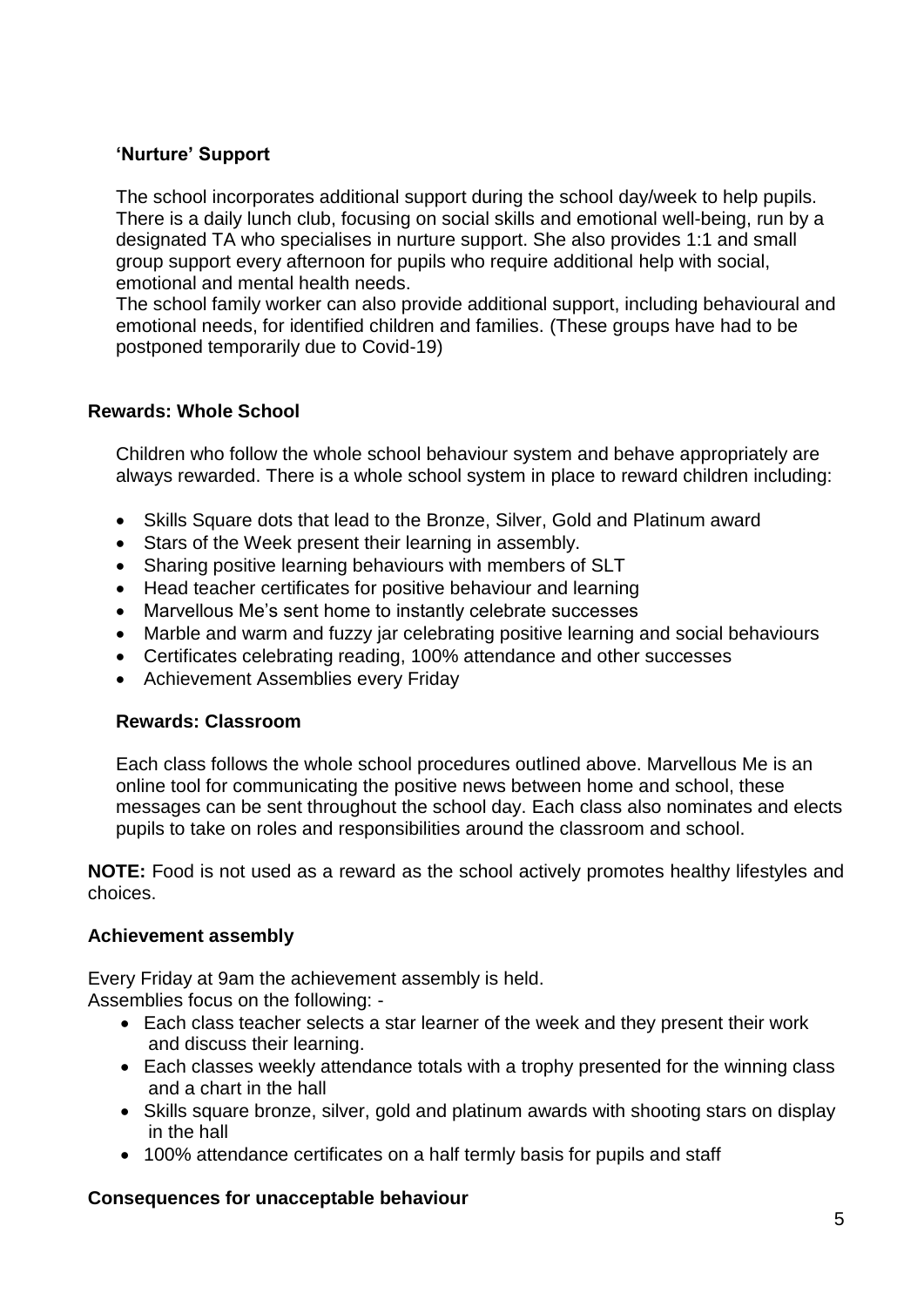We recognise that at times, children will choose not to follow the schools behaviour rules. Sanctions will only be used in a balanced way and will address the act and not the child. Children will be helped to understand why their behaviour is not acceptable.

A distinction has to be made between developmental behaviour and persistently unacceptable, challenging and inappropriate behaviour. Some children, including those with SEN who have specific needs relating to behaviour, may find it continually difficult to follow the schools behaviour rules. Individual strategies will be developed/implemented to support them. This may include clear targets with specific rewards, alternative rewards or consequences and support from outside agencies (Education Support Centre, Behaviour Support Team, Educational Psychologist, Family Support Worker etc.)

Parents/carers will be continually involved in developing and supporting the school in managing their child's behaviour issues. It may also be appropriate to complete a behaviour agreement or Common Assessment Form (CAF) if multi-agencies are involved with the child or a Pastoral Support Plan if the child is at risk of a fixed term or permanent exclusion.

#### **Our Behaviour Rocket System**

We celebrate positive learning behaviour and also manage low level behaviour problems through the use of our behaviour rocket system found in each classroom. This was designed by the children through the school council.

Everyday all the children start on planet earth, if they demonstrate positive learning behaviours and attitude they can move up the system. This allows them to earn a marble (learning behaviour) or warm and fuzzy (emotional behaviour). For further positive behaviour they move up again and the teacher will send a Marvellous me to their parent/carer to celebrate their success. If they get to the top of the rocket they will then get a Marvellous me from the Head teacher and will receive a certificate.

The reverse applies for negative behaviour. The first time the child makes a poor choice they will be reminded of the expected behaviour. If the poor behaviour choices continues the child will move down the rocket and lose a marble. If the child continues to make poor behavioural choices, they will move down a second time and they will lose 5 minutes of their play time. If the child reaches the bottom of the rocket, their parents will be informed via text message, SLT will also be informed.

For children who continually find it difficult to follow the whole school behaviour system, individualised strategies will be implemented to support them. This may include the use of behaviour agreements and charts, clear targets with specific rewards. Alternative rewards and consequences may be used if those in this policy are considered inappropriate. The Senior Leadership Team will decide when parents/carers are contacted and with their involvement, what future strategies the school will use.

#### **More serious behaviour problems** *(see Appendix 1)*

When children present with more serious behaviours in the classroom the adults will use the Steps approach. Steps is a therapeutic approach to positive behaviour management and is based on the following principles: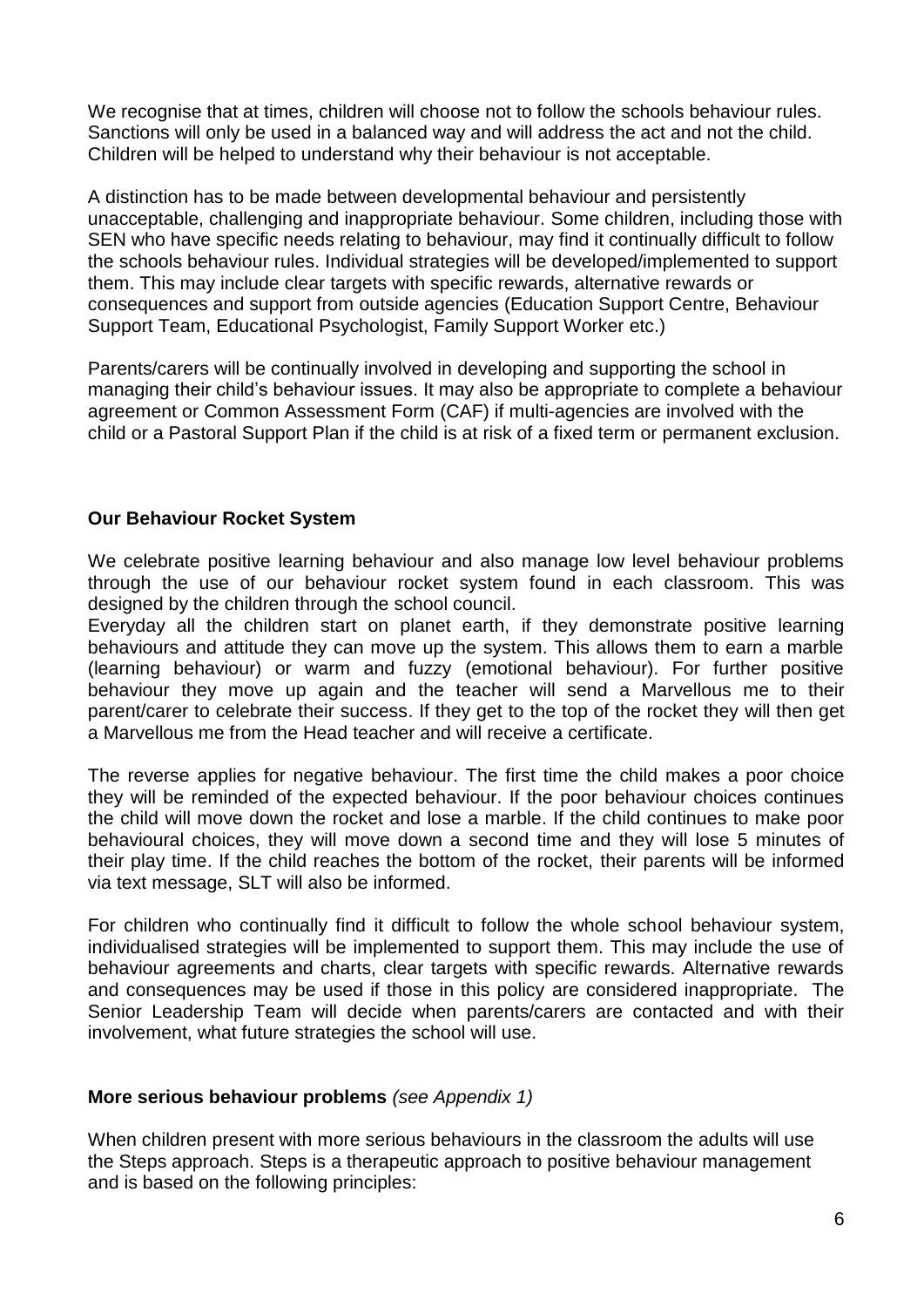- Shared focus on inclusion of all children and young people within their educational settings
- A shared set of values and beliefs
- Open and shared communication
- A shared commitment to diversion and de escalation
- Shared risk management
- Shared reparation, reflection and restoration

The Steps approach is used consistently across the school and focuses on the deescalation of more serious behaviour. Adults will approach the situation by using a shared script:

- Learners name
- I can see something has happened
- I am here to help
- Talk and I will listen
- Come with me and

Children with more serious behaviours will be seen by a member of the Senior Leadership Team and will receive an appropriate consequence.

Incidents are recorded using CPOMS, all staff are able to log incidents and concerns. Parents/carers are informed using the school diaries or by a phone call. This may also result in a fixed term or permanent exclusion. Only the Head teacher can make the decision to exclude a child.

When a decision has been made to exclude a child, fixed term or permanently, a letter will be sent in the post, by email or delivered by hand.

In all cases the following will be considered: The DFES Exclusion Guidance: [https://assets.publishing.service.gov.uk/government/uploads/system/uploads/attachment\\_d](https://assets.publishing.service.gov.uk/government/uploads/system/uploads/attachment_data/file/641418/20170831_Exclusion_Stat_guidance_Web_version.pdf) ata/file/641418/20170831 Exclusion Stat guidance Web version.pdf. The HCC 2017 Exclusion guidance, The Anti-Bullying Policy, Equality Policy, Complaints Procedure, Acceptable Behaviour Policy, Preventing and Dealing with Racist Incidents Policy and The Inclusion Policy.

#### **Bullying and harassment**

Developing and maintaining a whole-school approach to bullying takes time, effort, education, attitude change and behaviour change by all members of the school community.

Bullying is always taken seriously and the school works with members of the school and wider community so that there is an understanding of:

- What the school means by bullying
- Why bullying is totally unacceptable
- How we address bullying
- What support there is for those who have been bullied or those who bully, as well as
- unambiguous consequences for those who bully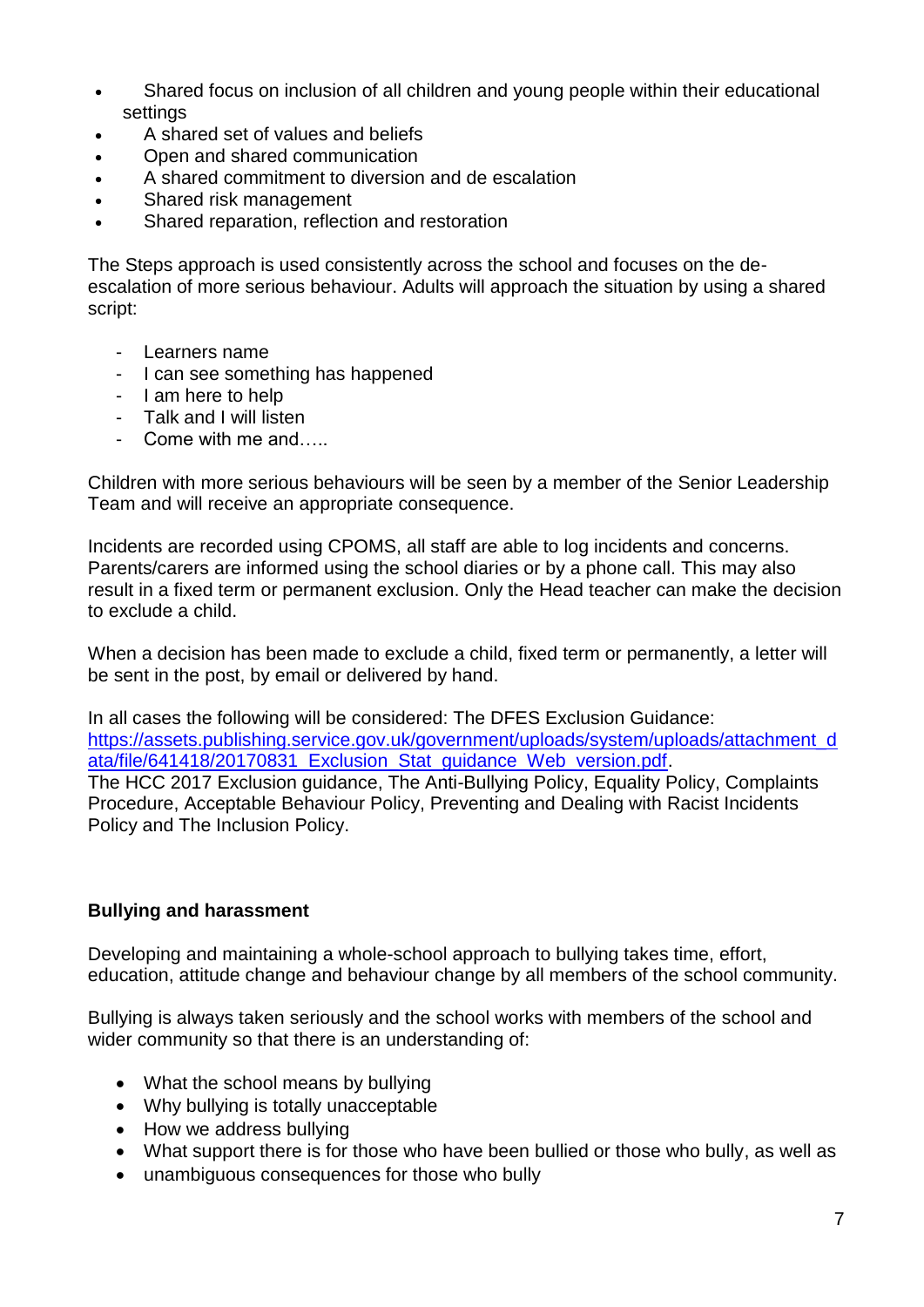#### **Links with home**

At Featherstone Wood we believe in working to build a partnership with parents/carers so that they are able to support the school in promoting good behaviour and attendance. It is important that parents/carers know and understand the measures in place to promote good behaviour in school and are able to participate in their children's education by having a twoway communication with the school. This information is shared by:

- Our Home School Agreement (Appendix 3)
- Newsletters, diaries, website and awards which are sent home
- Marvellous Me messages and awards
- Procedures as laid out in this policy
- Procedures as laid out in our Anti-bullying Policy
- Ensuring parents are involved in supporting the school in managing their child's behaviour issues including through their involvement in PEP (SEN review forms replacing IEP's), PSP and CAF meetings where appropriate

| Parent/carer rights:                      | Parent/carer responsibilities:            |
|-------------------------------------------|-------------------------------------------|
| To receive information on school          | To ask for information if they are unsure |
| processes and curriculum.                 | or want to know more.                     |
| To be able to participate in school       | To make the time to be involved.          |
| activities and decision-making            |                                           |
| processes.                                |                                           |
| To receive and offer appropriate          | To be open and encouraging and willing    |
| information about their children's        | to listen.                                |
| education and behaviour.                  | To develop with staff, workable solutions |
|                                           | to problems.                              |
| To expect consistent approaches to        | To be involved in planning school policy. |
| codes of behaviour used by staff          | To let the school know of concerns about  |
| throughout the school.                    | behaviour issues.                         |
| To expect that there will be no cultural, | Not to discriminate or to accept or       |
| sexual or physical discrimination against | encourage others doing it.                |
| parents/carers or children.               |                                           |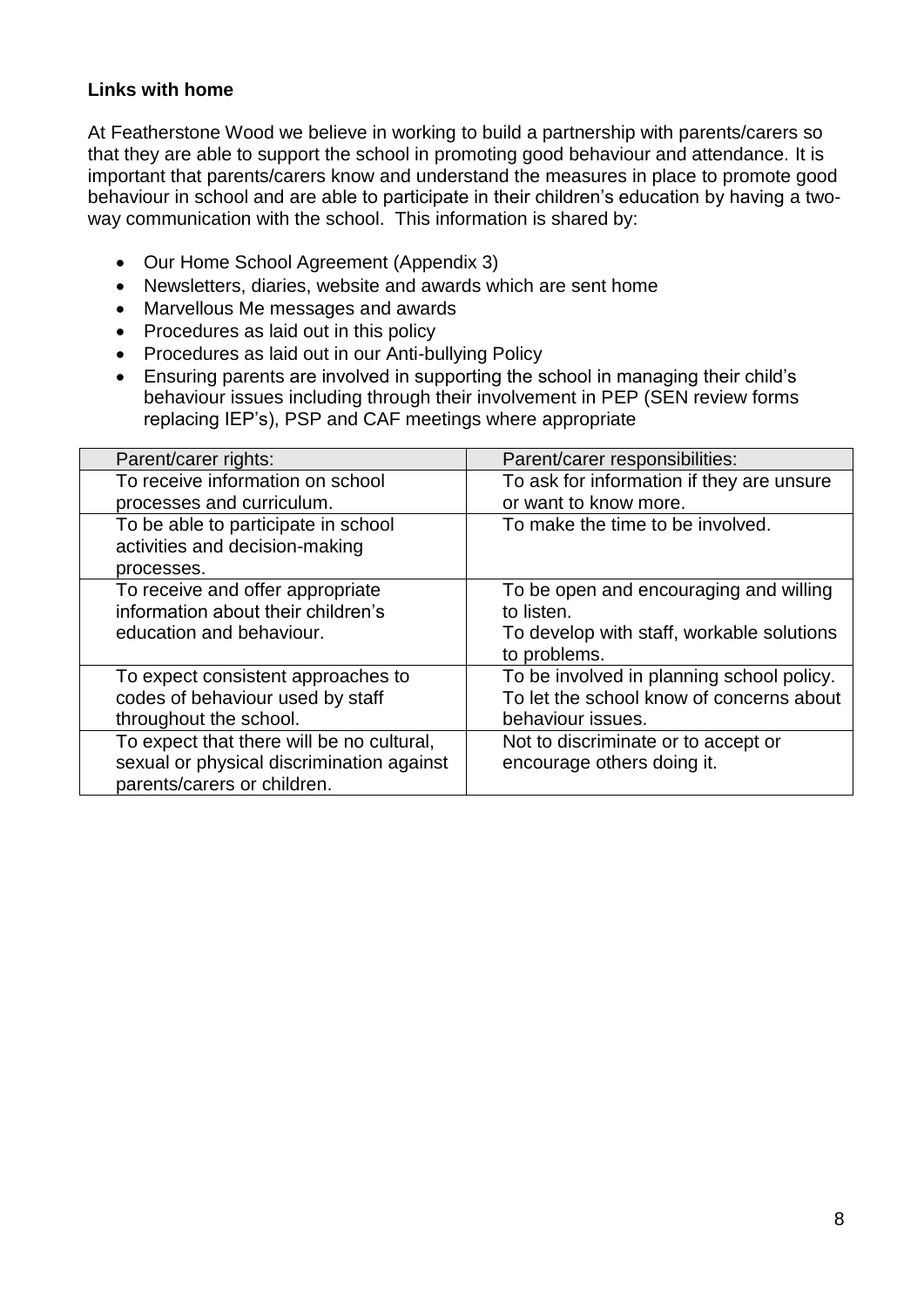

#### **Lunchtime Behaviour Flowchart**

Child is seen and heard breaking the schools behaviour rules Child is spoken to by the MSA and asked to stop with reference to the schools behaviour system Child continues to break the schools behaviour rules

Inform class teacher that they are to move down the behaviour rocket ↓

Child's unacceptable behaviour continues

Child needs to sit out for 5 minutes If the behaviour continues then the child's parents/carers will be informed and they will sit out for the rest of their lunch break

#### **In the case of violence or fighting, a senior member of staff should ALWAYS be sent for, again WITHOUT the MSA leaving the children.**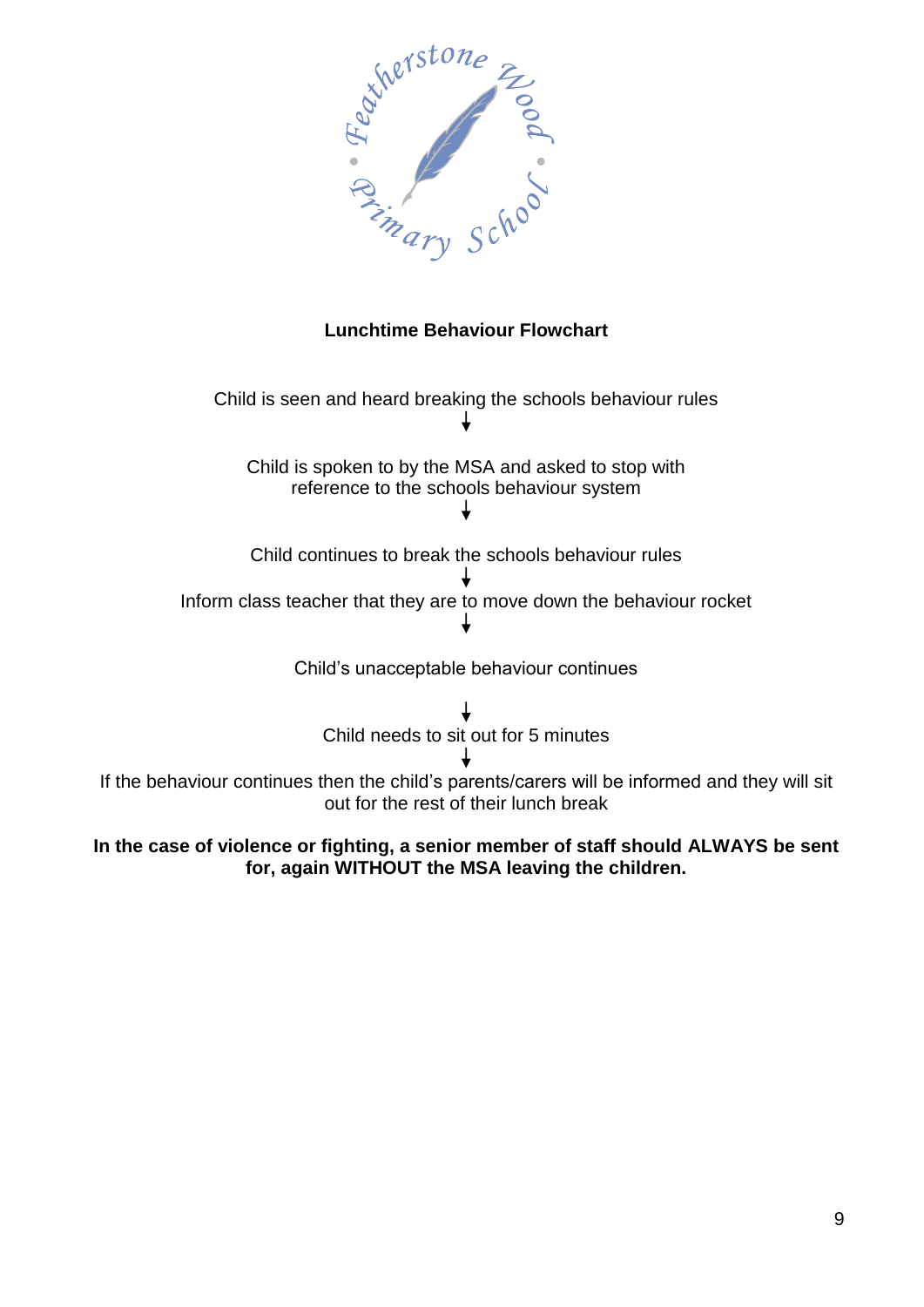#### **Procedures for review and evaluation**

This positive behaviour policy is a live policy.

Monitoring, review and evaluation is inbuilt into the annual school self-review cycle. Monitoring can take place in a number of ways:

- The completion of short questionnaires by pupils, staff and parents/carers
- Involvement of pupils in environment walks and interviews
- Statistical data of pupils or groups who are regularly given consequences or rewards
- Classroom observation
- Regular reporting to Governors

#### **Complaints**

The school's procedures for dealing with complaints about behaviour is a declared part of the school's procedures for handling all complaints.

#### **Related Policies:**

- Anti-Bullying Policy
- Equality Policy
- Complaints Procedure
- Acceptable behaviour
- Preventing and dealing with racist incidents
- Inclusion Policy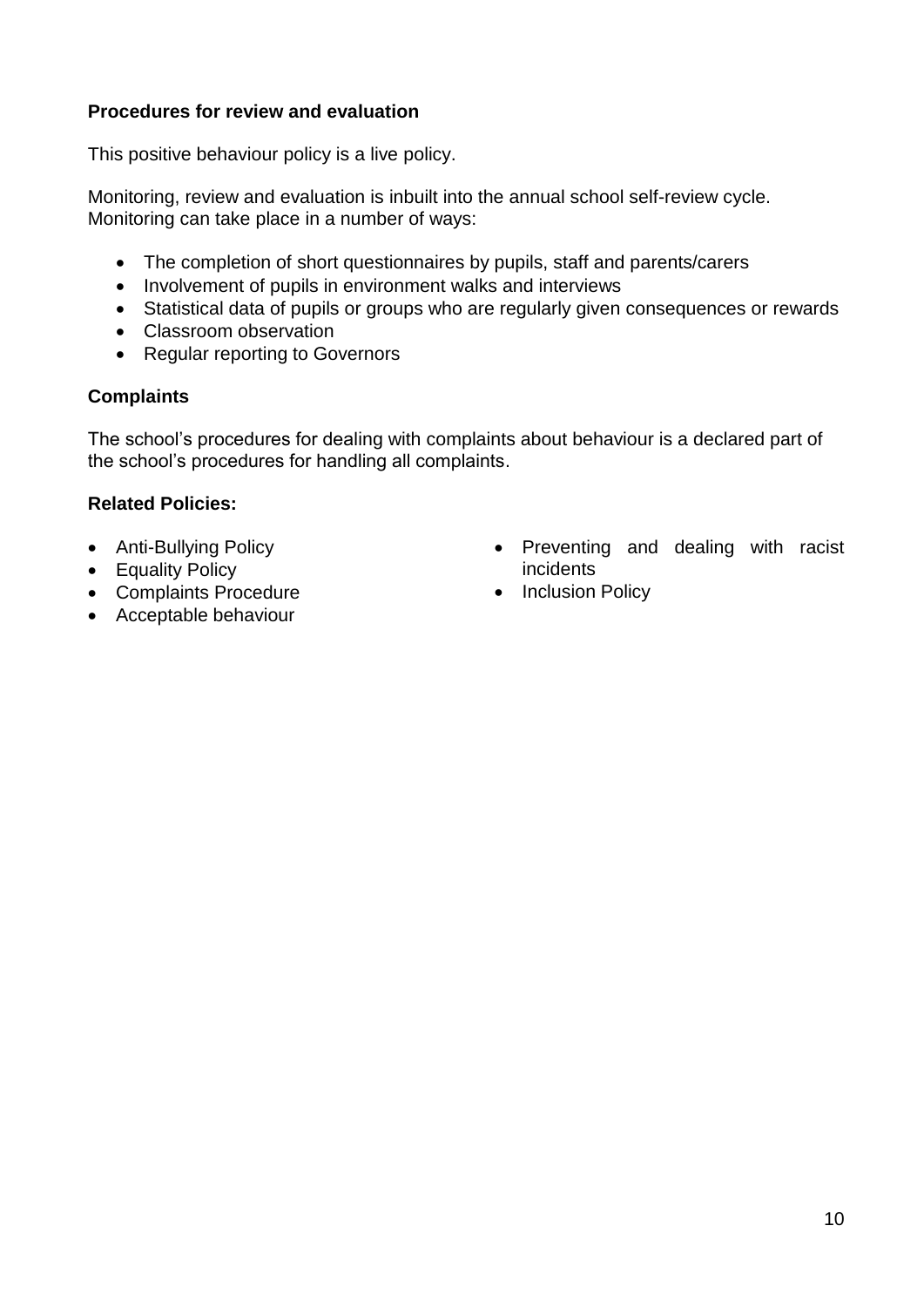## **Appendix One**

#### **EXAMPLES OF WHAT IS AGREED AS UNACCEPTABLE BEHAVIOUR**

- Not listening
- Fidgeting
- Rocking on chair
- Talking out of turn
- Calling out/making silly noises
- Disturbing others
- Wandering around the classroom
- Careless treatment of property
- Flicking objects
- Disrupting a group situation
- Inappropriate responses to reminders about behaviour
- Talking/pushing/running when moving around the school or lining up
- Unwillingness to cooperate/follow instructions (this could be a failure to respond to warnings relating to the behaviour system)
- Rudeness to any adult
- Throwing objects
- Persistent refusal
- Spitting (on an object, not at a person)
- Inappropriate language
- Defacing others' work

#### **EXAMPLES OF WHAT IS AGREED MORE 'SERIOUS' BEHAVIOUR**

- Deliberate defiance
- Spitting at others
- Verbal or racial abuse
- Swearing at someone
- Deliberately hurting another child physically or emotionally
- Stealing
- Bullying
- Vandalism
- Breaching of health and safety issues

If a child physically assaults an adult in school, parents/carers will ALWAYS be contacted immediately by the Headteacher or Deputy Headteacher if she is unavailable.

In all cases, a fixed term temporary and permanent exclusion will be considered following the DFES Exclusion Guidance:

[https://assets.publishing.service.gov.uk/government/uploads/system/uploads/attachment\\_d](https://assets.publishing.service.gov.uk/government/uploads/system/uploads/attachment_data/file/641418/20170831_Exclusion_Stat_guidance_Web_version.pdf) ata/file/641418/20170831 Exclusion Stat quidance Web version.pdf.

The HCC 2017 Exclusion guidance, The Anti-Bullying Policy, Equality Policy, Complaints Procedure, Acceptable Behaviour Policy, Preventing and Dealing with Racist Incidents Policy and The Inclusion Policy.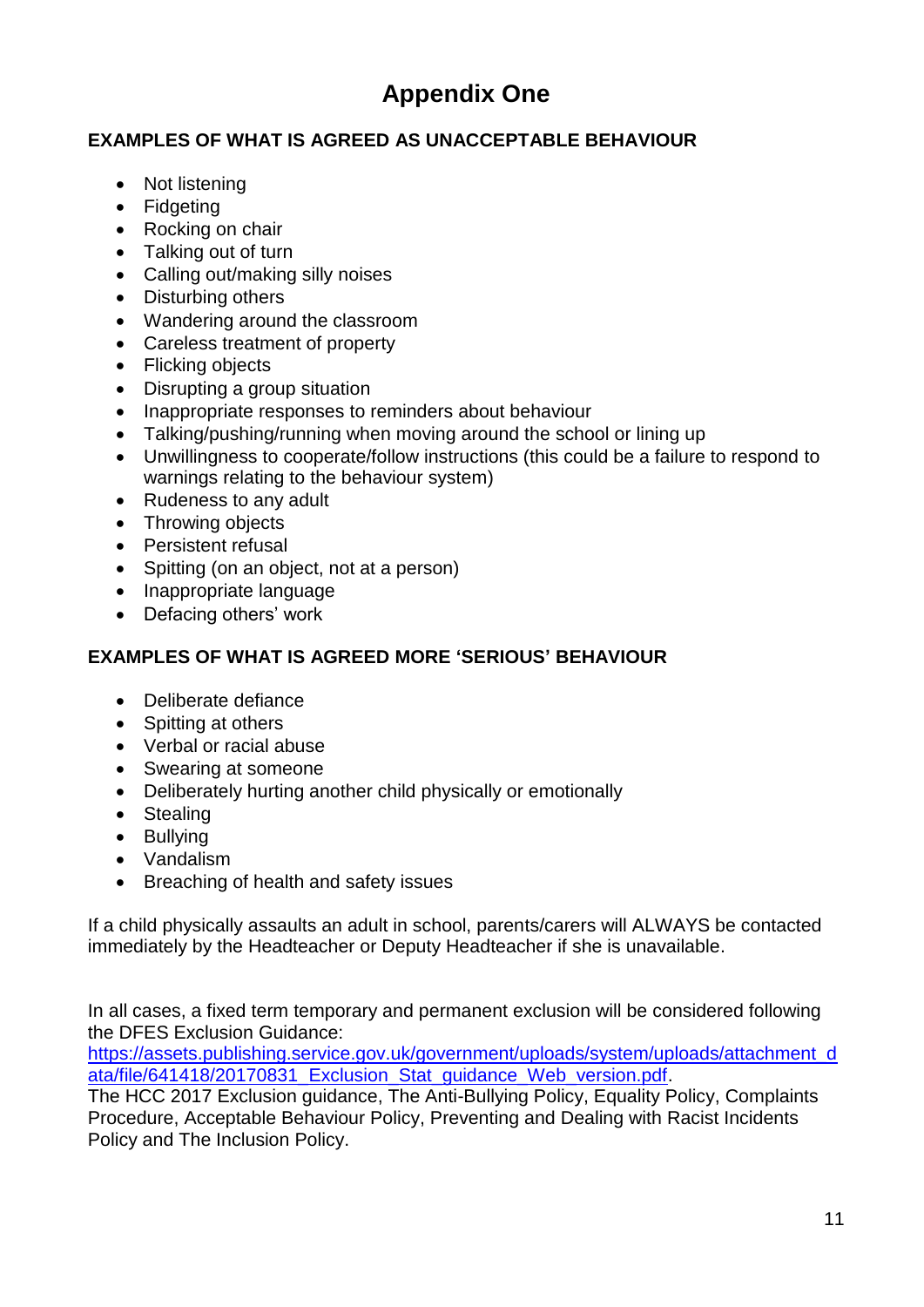If a child has to be physically restrained for their own of others' safety, this will be ALWAYS be logged in the allocated book and on CPOMS. This record is bound, has numbered pages and is ALWAYS handwritten. Parents/carers will ALWAYS be contacted if a child has had to be restrained. *For further information see the LA guidance on Physical Restraint*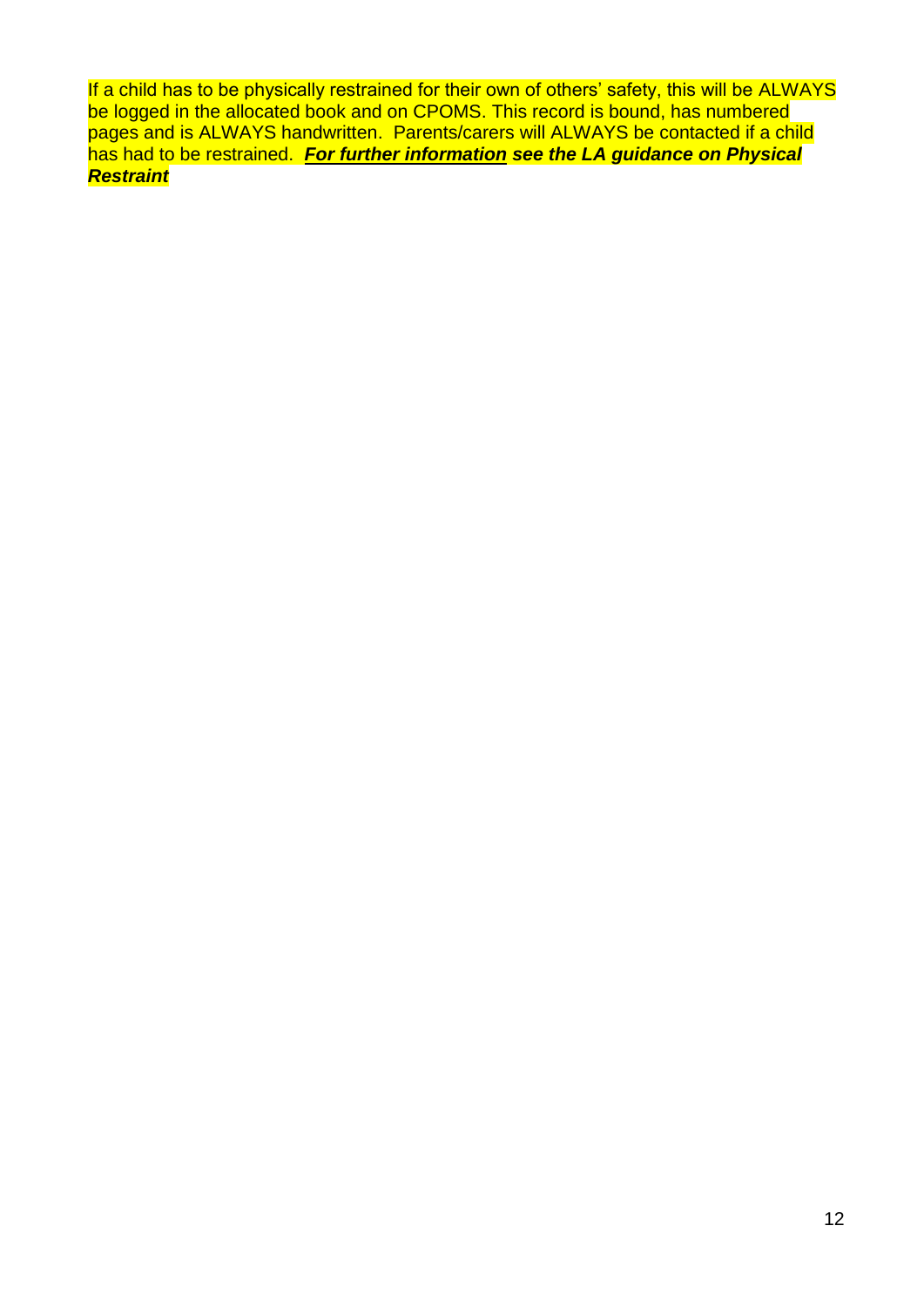## **Appendix Two**

#### **Strategies to encourage positive behaviour**

Principles and values apply both inside and out of school, with an implicit expectation of high standards of behaviour.

The most powerful influence on behaviour is to praise positive behaviour by actively seeking out children who are behaving well. All staff must take the lead in modelling the high standards of behaviour, courtesy and respect they wish to see in their classrooms and throughout the school. By following the 1decision and SEAL programmes, we also promote good behaviour throughout all aspects of school life.

Strategies are used to encourage the child to change his/her behaviour. These may include:

- Varying teaching styles and techniques
- Directing questions to the child to encourage participation
- Use of other adults in the room
- Changing the position of the child and teaming them up with a good role model
- Organising the classroom (and equipment) to pre-empt possible reasons to be distracted or wander
- Knowing individual trigger points and avoiding them
- Differentiating time expectations
- Give public and private praise for good behaviour as shown by the individual or the class
- Smiling and show warmth
- Avoid questions like 'why have you done…?' and instead make statements about the unwanted behaviour i.e. 'I notice that you have…'
- Focus on the primary behaviour, not the secondary behaviours (use tactical ignoring for secondary behaviours, where possible)
- Give children calm but firm directives 'hands down, I'll take your questions later'. Avoid 'asking' or saying 'please'. You are not asking them, you are telling them.
- Giving children choices i.e. 'you need to put your phone away, either in your bag or on my desk'.
- Refer children back to the school rules
- Give and encourage the taking of responsibility
- Focus attention not just on the most difficult element but also on the 'next group' to encourage them not to be involved
- Have a quiet word in the early stages of misbehaviour
- Using language relating to the behaviour you expect to see i.e. 'settling down now'
- Give non-verbal signals a steady disapproving look
- Move the child nearer the teacher
- Withdraw the child from an 'audience'
- Project a positive self-image let the transgressor(s) know they are letting themselves down
- Focus all comments on the behaviour and do not make personal comments
- Avoid shouting at all costs
- Allow a child to 'cool down' before dealing with an incident
- Reflection time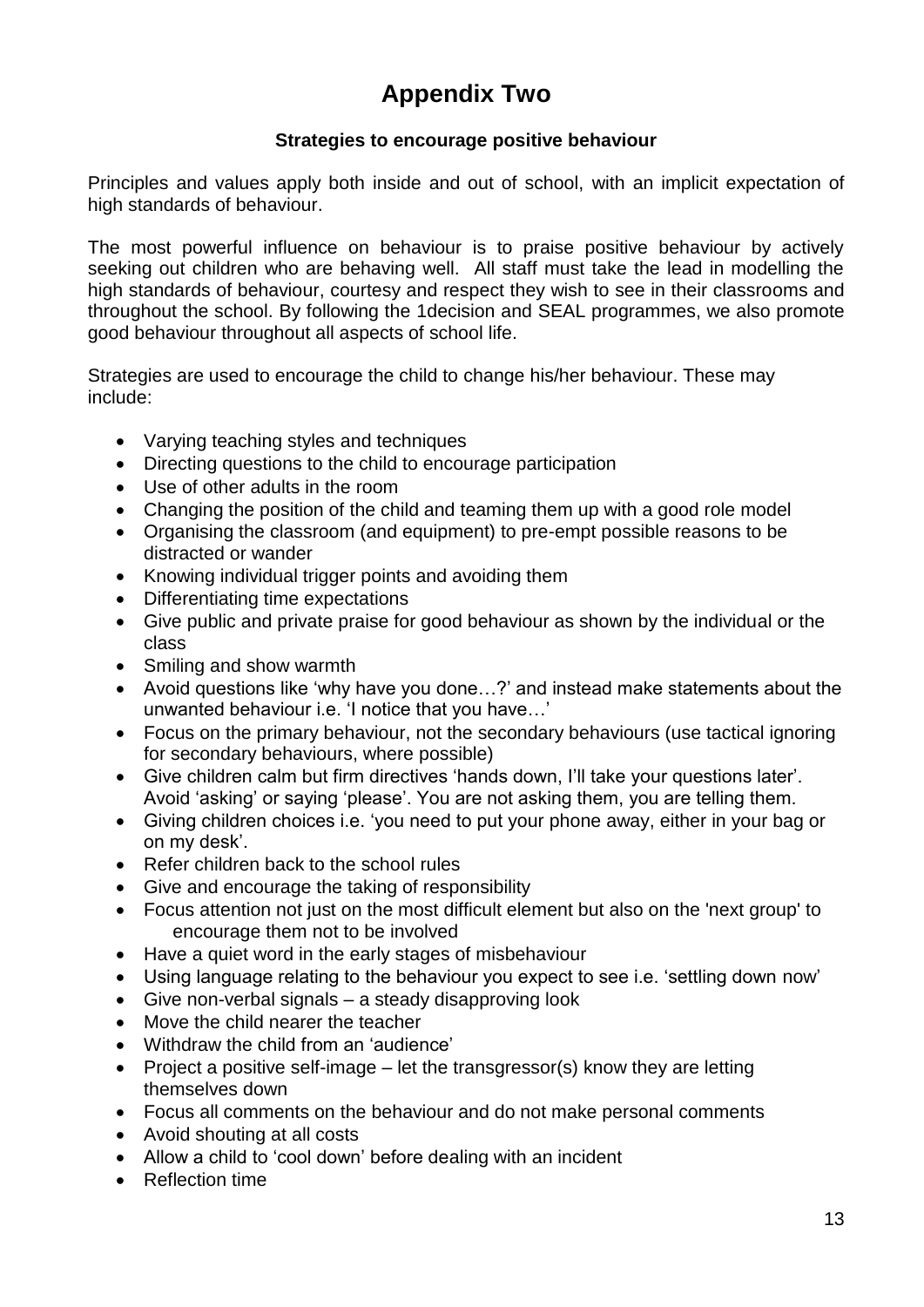Children learn from experience and should always expect fair and consistently applied consequences for negative behaviour to make apparent the distinction between serious and minor offences.

All the children should understand that incidents of harassment and bullying are not tolerated and will be dealt with in a manner that supports and protects the 'victims'.

When problems do occur, staff should try to avoid over reacting by remaining calm and listening to all sides. We do recognise, however, that dealing with bad behaviour and difficult children can be a stressful time for staff, with a need for all adults in the school to be given the support of colleagues, Headteacher and governors.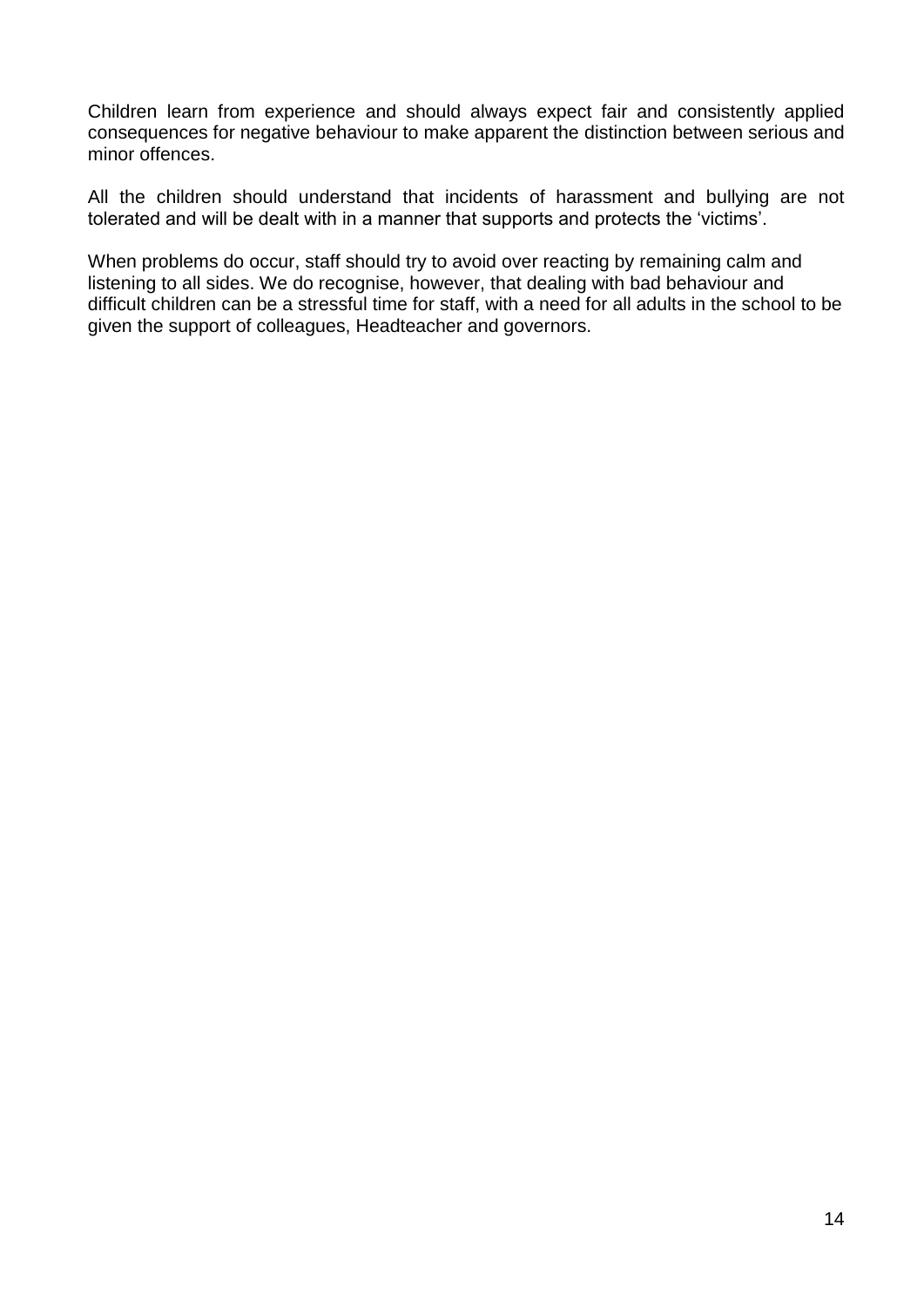#### **Appendix Three**

#### **Home-School Agreement**

As a pupil I will:

- Focus on my learning and respect the right of others to learn
- Follow our school behaviour system
- Join in all activities and be an active learner
- Be well mannered in all I do
- Treat the environment we all live, work and learn in with respect
- Take pride in my appearance in and out of school

As a parent or guardian I will:

- Support the school with it's behaviour system and ensure I am a positive role model
- Ensure my child completes their home learning
- Attend meetings to discuss my child's behaviour or learning and share information that may affect either of these
- Ensure my child attends school, both regularly and punctually
- Make sure my child is dressed in the correct school uniform and provided with the correct PE kit, or change of clothing where necessary (this can be very important in the Early Years)
- Act as a positive role model for all the children on site and if I display any harassing or bullying type behaviour, it will be dealt with in accordance to the schools policies.
- Encourage my child to participate in all aspects of school life and learning including support to keep themselves organised and prepared for the school day.

Not use social media to publish negative comments which could be linked to the school or individuals within the school

As a school we will:

- Partner and develop the social, moral, spiritual and cultural development of each child
- Provide a broad and balanced curriculum which is engaging
- Have high expectations for success and achievement
- Communicate regularly with parents about the progress their child is making and around the support they are receiving in their learning and behaviour
- Treat all members of our school community as fairly and respectfully
- Set and demonstrate high expectations of behaviour and have no tolerance for bullying , racism or any other kind of discrimination
- Regularly set and monitor home learning
- Provide a range of extra-curricular and enrichment activities across the school year

Parental Signature:\_\_\_\_\_\_\_\_\_\_\_\_\_\_\_\_\_\_ Pupil Signature: Class Teacher Signature:\_\_\_\_\_\_\_\_\_\_\_\_\_\_\_\_\_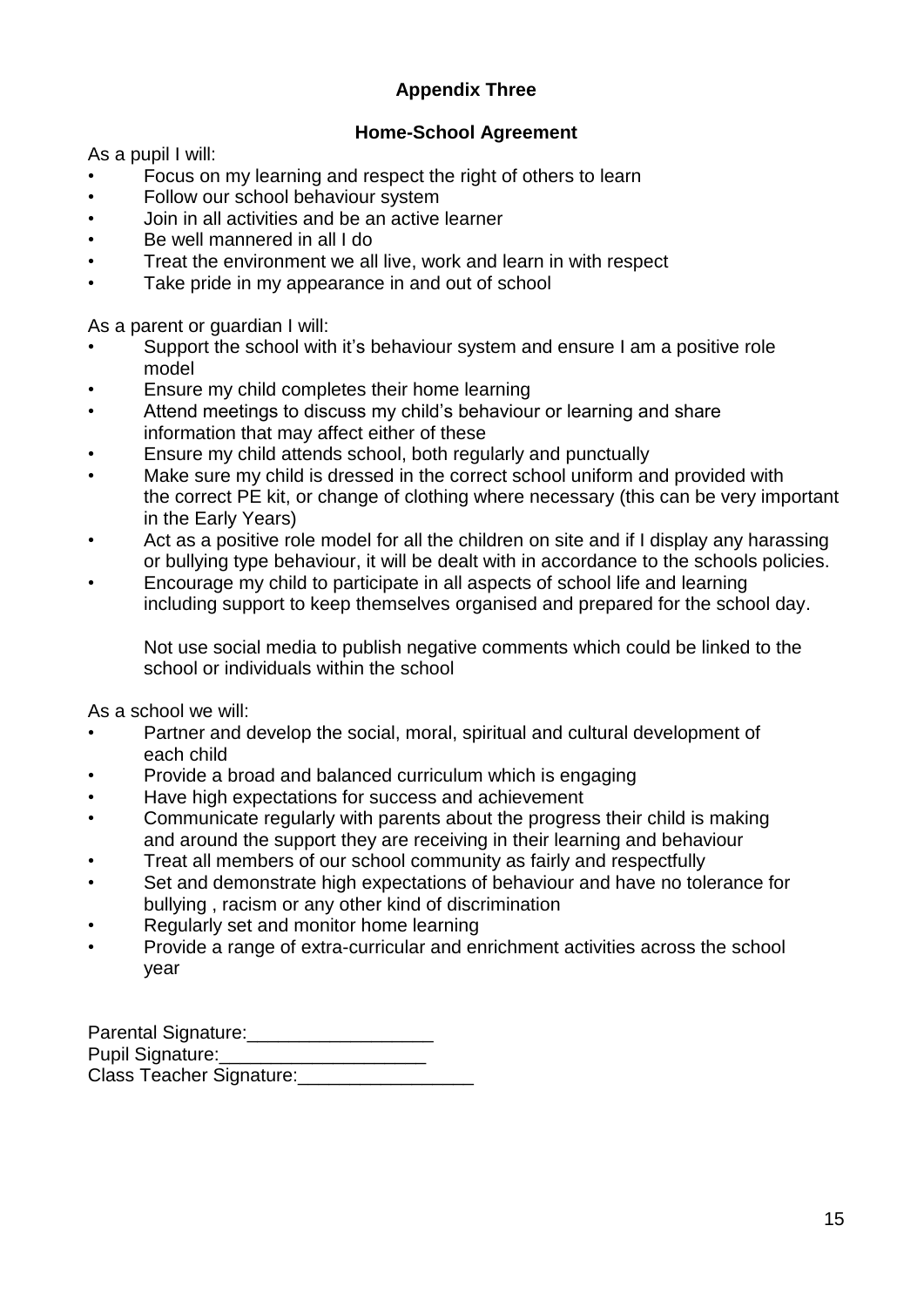**Appendix Four**

# *Acceptable Adult Behaviour on School Property*

There are three key principles that underpin behaviour management at our school:

**Everybody has the right to feel safe in school** *and* **the responsibility to keep others safe.**

**Feelings are** *feelings***; Behaviour is chosen.**

**When we feel good about ourselves, we behave better, work harder, learn more, and form better relationships**

**Featherstone Wood is a primary school where we set high expectations for the pupils. All adults visiting the school site are expected to be positive role models for all our young people. Everyone has a right to feel safe and to be able to express their views in a professional manner without feeling intimidated or persecuted. We have high standards for the children and expect the same from all the adults involved.**

**The following is deemed to be unacceptable behaviour: -**

- **bad language**
- **passing of comments about other people and their children**
- **approaching other people's children to discuss incidents with them**
- **fighting and being verbally aggressive**
- **putting negative comments or naming children/the school/staff on social media**
- **tackling parents about issues**
- **being rude or aggressive to any member of staff or parent**
- **allowing your children to be unruly and disruptive on school site**
- **not supervising your children around the car parks**
- **consumption of drugs including smoking and e-cigarettes or alcohol**
- **bringing pets on to the school site**

**If you have any concerns it is important that you raise them with the school and not approach another parent. The school will be able to investigate situations and respond in line with policies without emotions becoming involved.**

**Possible actions to be taken: -**

- **meeting with class teacher**
- **meeting with SLT member**
- **warning about behaviour**
- **ban from site**
- **police involvement and possible prosecution**

**We look forward to working closely with parents to make their child's time at our school a positive, valuable and fun learning experience and continue improving the school.**